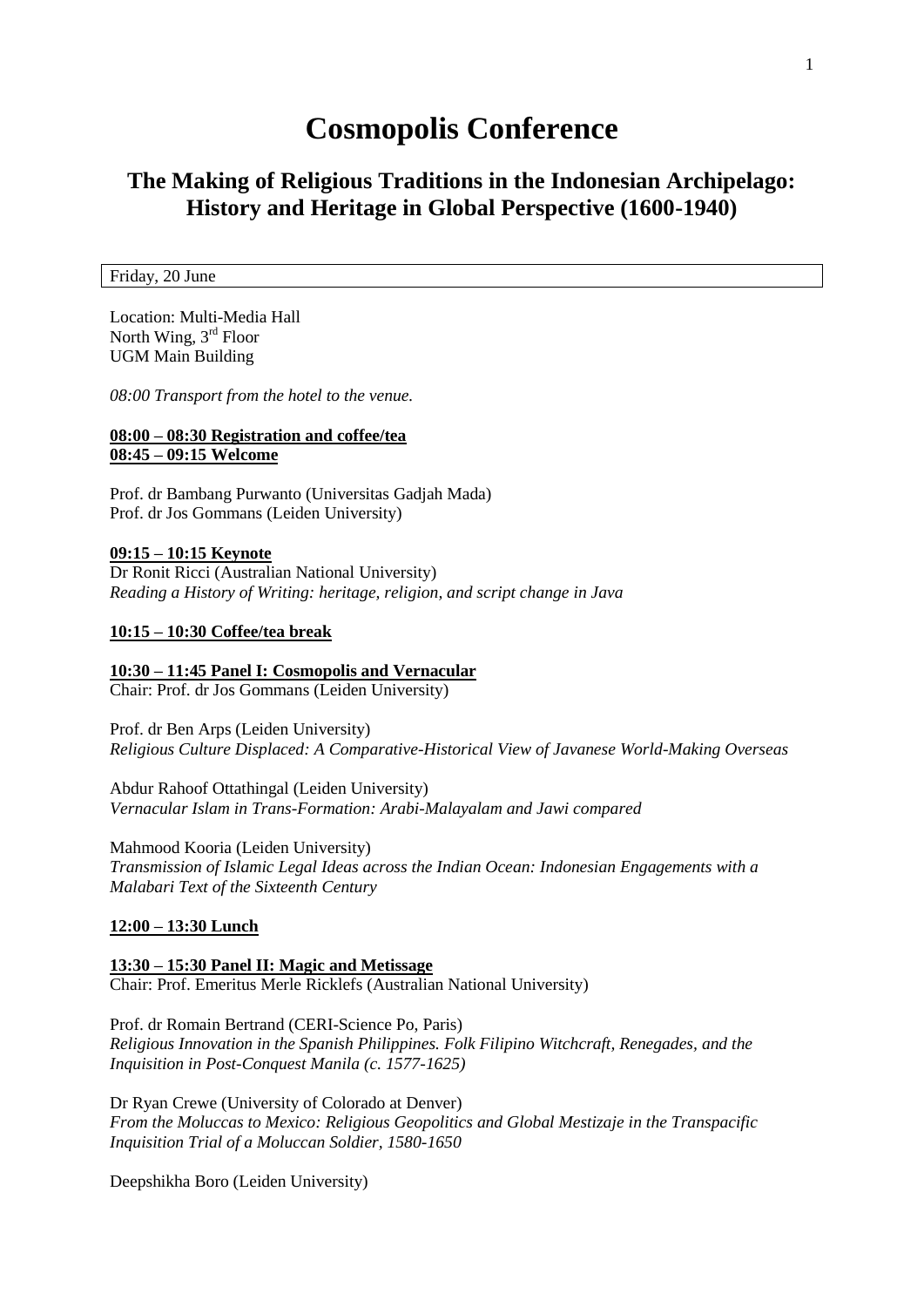*Spinning the Web: Guy Tachard between Diplomacy, Mission and Republic of Letters*

Ariel Lopez (Leiden University) *Politics and Religious Conversion in Minahasa, Bolaang-Mongondow and the Sanghir Archipelago, c. 1830-1900*

Dr Isaac Donoso (University of Alicante) *Steps towards a Philippine Islamic Identity*

# **15:30 – 15:45 Coffee/tea Break**

**15:45 – 17:30 Panel III: Performing Religion and Ritual** Chair: Dr Carolien Stolte (Leiden University)

Dr Chiara Formichi (Cornell University) *Performing Religion: Commemorating the Family of the Prophet in Sumatra*

Yulianti (Universitas Gadjah Mada/Leiden University) *Considering the Role of Buddhist Women in the History of Buddhism in Indonesia (1930-40)*

Ghamal Satya Muhammad (Universitas Indonesia) *Widjojo Koesoemo Flower Between Tradition and Science, 1830-1939*

Dr David Kloos (VU Amsterdam) *From Acting to Being: Expressions of Religious Agency in Aceh, ca. 1600-1900*

# **19:00 Conference dinner hosted by UGM**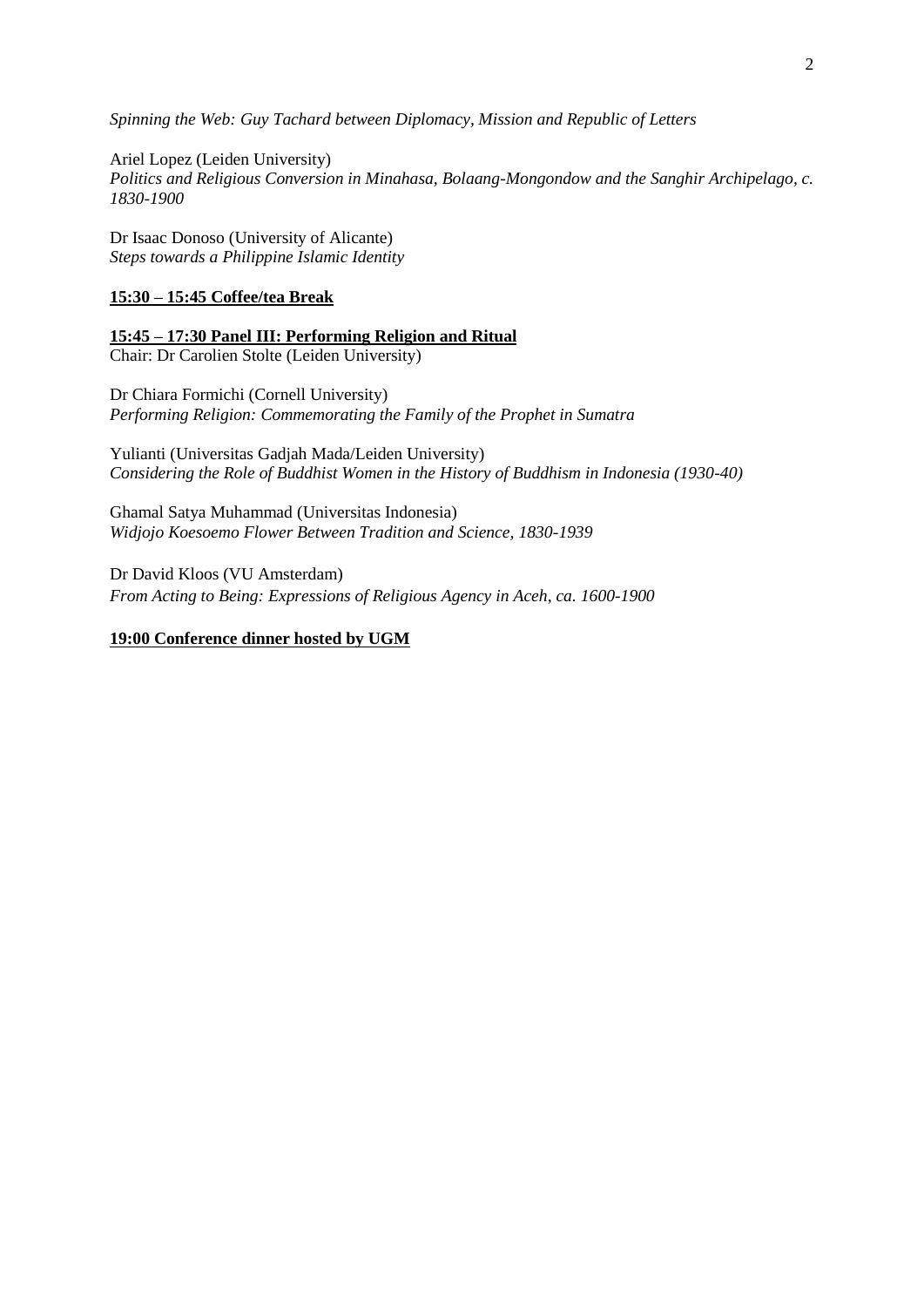Saturday, 21 June

Location: Multi-Media Hall North Wing, 3<sup>rd</sup> Floor UGM Main Building

#### **09:00 - 09:30 Coffee/tea**

# **09:30 – 10:30 Keynote**

Prof. Emeritus Merle Ricklefs (Australian National University) *Repetitions in the History of Islamisation in Java: Looking for Causation*

#### **10:30 – 12:00 Panel IV: Power and Islami(ci)zation**

Chair: Dr Ronit Ricci (Australian National University)

Prof. dr André Wink (University of Wisconsin-Madison) *Sea Power and Islam in the Indian Ocean and the Malay-Indonesian Archipelago*

Simon Kemper (Universitas Gadjah Mada/Leiden University) *War-bands on Java: Mandala and Military Labour Markets described in VOC-sources*

Adieyatna Fajri (Universitas Gadjah Mada) *Royal Pilgrimages in Seventeenth-century Java and North-India*

#### **12.00 – 13.30 Lunch**

**13:30 – 15:15 Panel V: Reform and New Traditions**

Chair: Dr Alicia Schrikker (Leiden University)

Dr Nico Kaptein (Leiden University) *A Maker of Islam in Indonesia: Sayyid `Uthman (1822-1914).*

Oliver Crawford (Cambridge University) *Mediation of Islamic Modernism and Minangkabau Tradition in the Thought of Tan Malaka*

Dr Nyoman Wijaya (Universitas Udayana, Denpasar) *Bali and the Invention of Hinduism*

Dr Henk Niemeyer (De Corts Foundation, Jakarta) *Colonial Features of a Protestant Ecclesiastical Order in Indonesia: The Protestant Church of the Netherlands Indies, 1933 – 1942*

#### **15.15 – 15.30 Coffee/tea**

**15:30 – 17:00 Panel VI: Religious Renewal in Education and Media** Chair: Prof. dr Bambang Purwanto (Universitas Gadjah Mada)

Dr Hilman Latief (Universitas Muhammadiyah Yogyakarta) *Philanthropy, Islamic Renewal and Citizenship in Indonesia*

Sander Tetteroo (Univesritas Gadjah Mada/Leiden University) *State Relief and Private Philanthropy in Colonial Indonesia: The Case of the c. 1900-1904 Famine*

Dr Su Lin Lewis (University of Birmingham)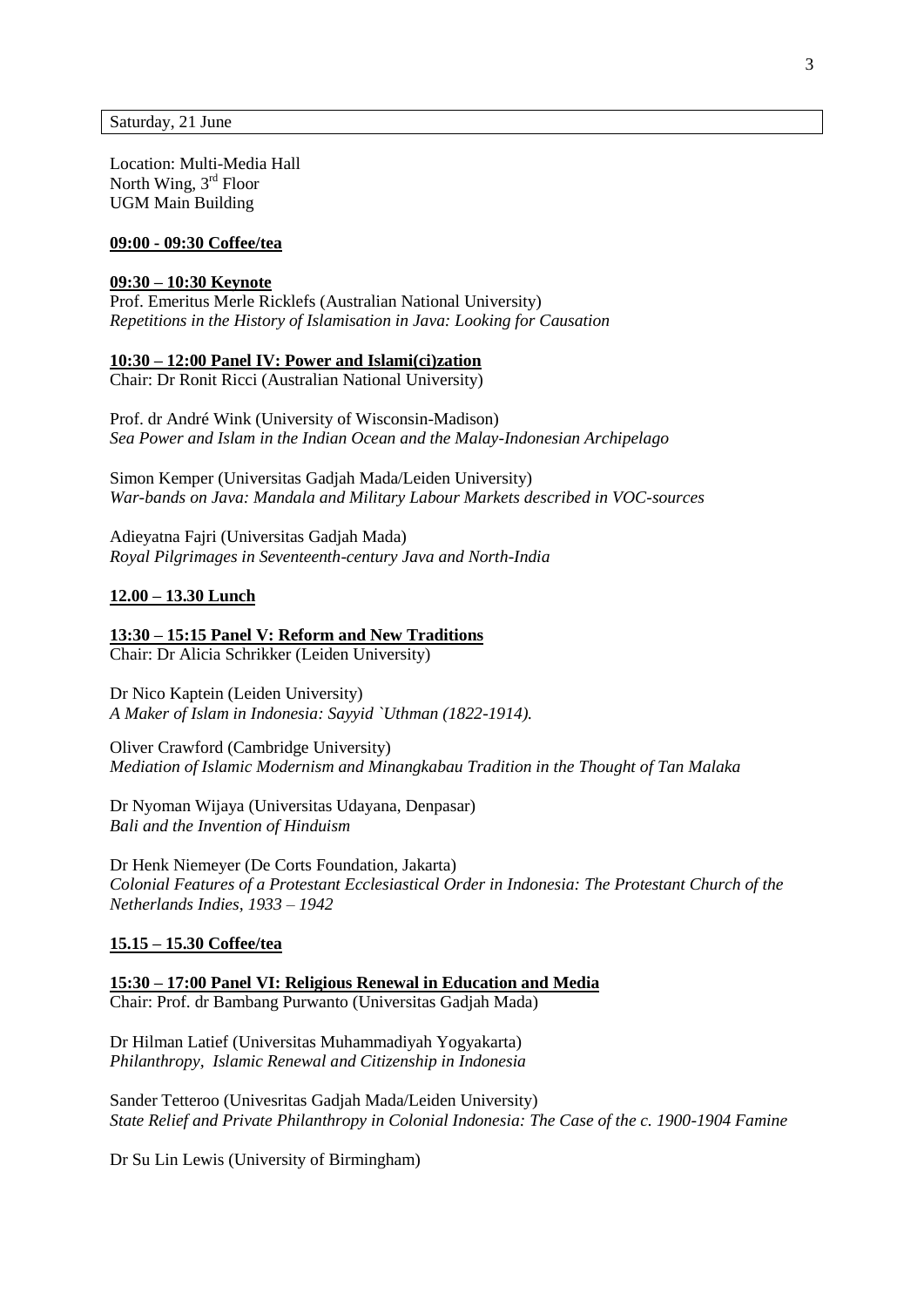*Patches of the World Elsewhere: Schools, Media, and the Cosmopolitan Imagination in Southeast Asian Port-cities*

Johny A. Khusyairi (Universitas Gadjah Mada/Leiden University) *Forming Urban Javanese Christianity in Colonial Java*

# **19:00 Conference dinner hosted by Leiden University**